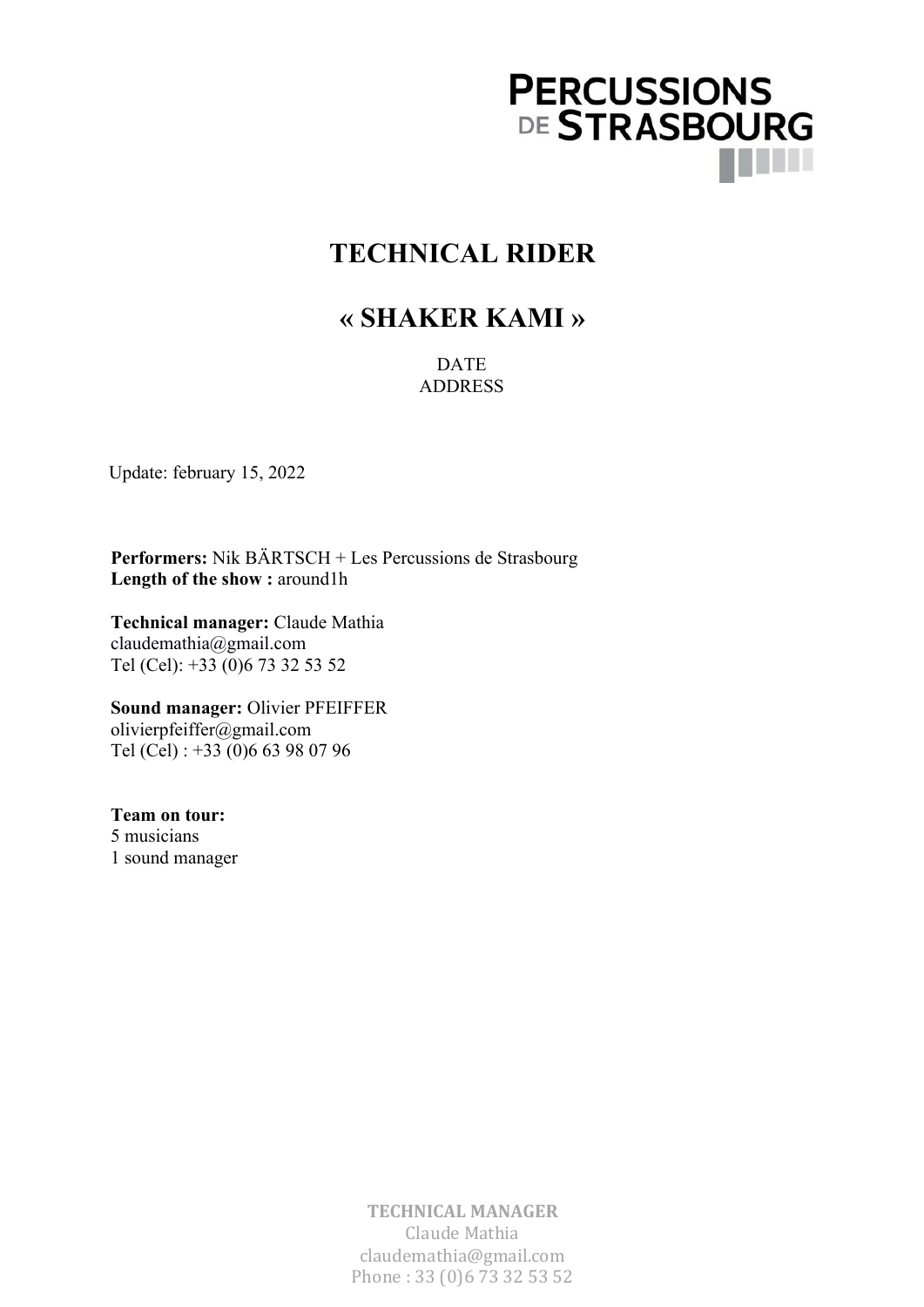## **TRUCK**

The all team and equipment will arrive with a van.

## **BACKLINE**

Provide us a Grand Piano ¾ queue at least (Steinway D or similar model). 1 table 60ø cm. 1 announce microphone.

#### **SOUND** (See annex document)

#### **LIGHT**

- $\triangle$  General light color blue
- $\triangle$  back and front light per musician
- $\triangle$  light on floor for each musician to illuminate the instruments

#### **STAGE**

- $\triangle$  Stage opening : minimum 10m.
- $\triangle$  Stage depth : minimum 8m from the safety curtain.
- $\triangle$  Please foresee a storage area (5m3) in order to have the flight cases near the stage.
- $\triangle$  We will need a water supply on back stage to fill a water drum. (See the attached picture)



**TECHNICAL MANAGER** Claude Mathia claudemathia@gmail.com Phone: 33 (0)6 73 32 53 52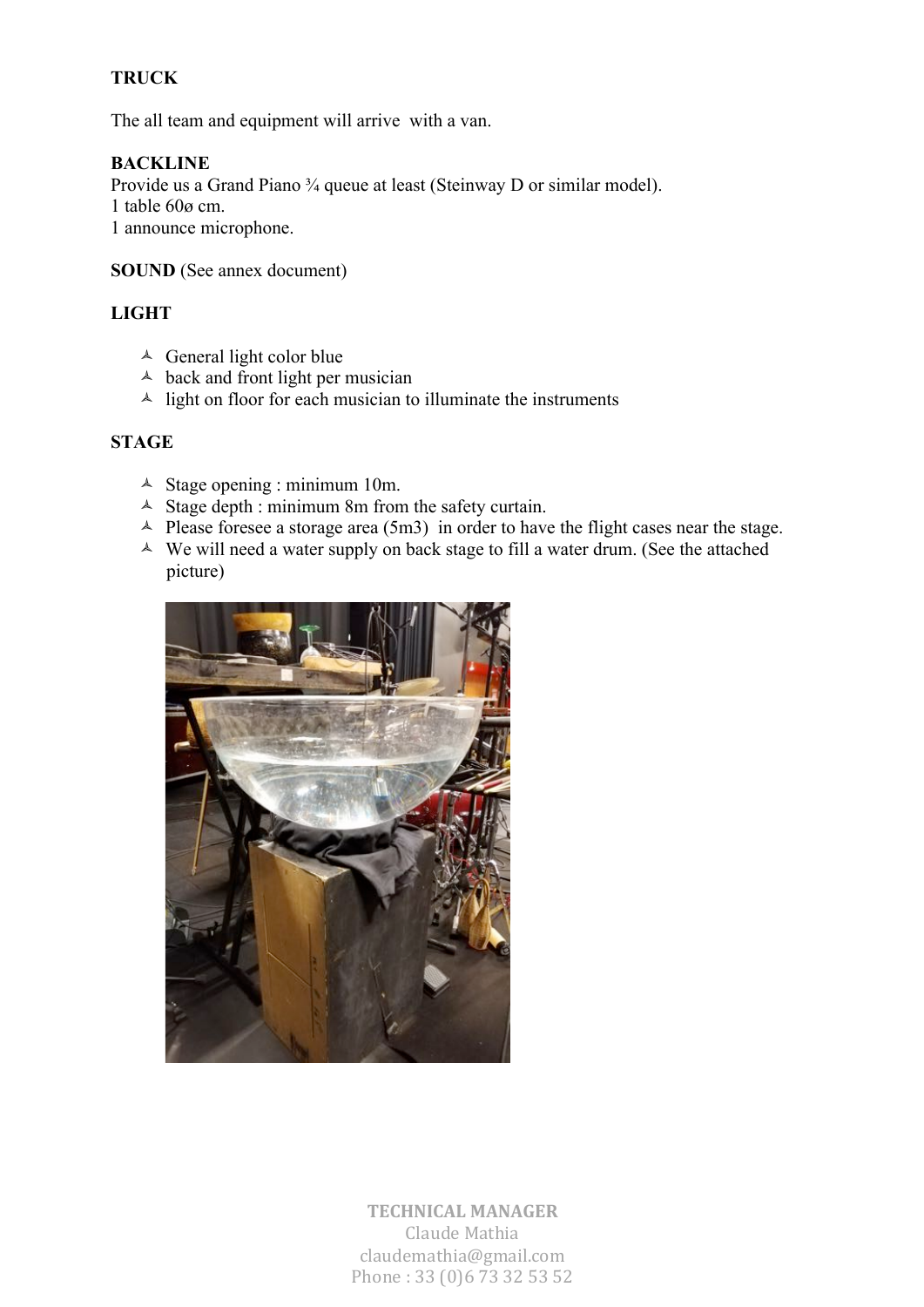## **TIMETABLE AND LOCAL CREW (This timetable is subject to change)**

<sup> $\triangle$ </sup> *The local crew we ask for must be present at the times indicated on this schedule.* 

<sup> $\triangle$ </sup> The technicians present during the rehearsal must be the same for the show.

| <b>DAY</b>                                           | <b>TIMETABLE</b> | <b>PLANNING</b>                                  | <b>SOUND</b>         | <b>LIGHT</b>         | <b>SCENE</b>         |
|------------------------------------------------------|------------------|--------------------------------------------------|----------------------|----------------------|----------------------|
| $??\frac{7?}\frac{7?}\frac{7?}\frac{7?}\frac{7}{7?}$ | 17:30-18:00      | Arrival of the team<br>Unload material           |                      |                      | 1 Manager<br>1 tech. |
|                                                      | 09:00-12:00      | Set up instruments<br>Set up sound + sound check | 1 Manager            |                      | 1 Manager<br>1 tech. |
|                                                      | $12:00 - 13:30$  | Pause                                            |                      |                      |                      |
|                                                      | 13:30-14:30      | Light focus                                      |                      | 1 Manager<br>2 tech. | 1 Manager<br>1 tech. |
|                                                      | 14:30-17:30      | Rehearsal                                        | 1 Manager            | 1 Manager            | 1 Manager            |
|                                                      | 17:30-19:30      | Pause                                            |                      |                      |                      |
|                                                      | 19:30            | Door opening                                     |                      |                      |                      |
|                                                      | 20:00-21:00      | <b>CONCERT</b>                                   | 1 Manager            | 1 Manager            | 1 Manager            |
|                                                      | 21:15-00:00      | Dismantle and load the van.                      | 1 Manager<br>1 tech. |                      | 1 Manager<br>2 tech. |
|                                                      | 09:00            | Departure of the team                            |                      |                      |                      |

## **DRESSING ROOM/CATERING**

Please provide dressing rooms (6 mens) and a catering for all the company. The dressing rooms must have sanitary, warm water, and lighted mirors.

> **TECHNICAL MANAGER** Claude Mathia claudemathia@gmail.com Phone: 33 (0)6 73 32 53 52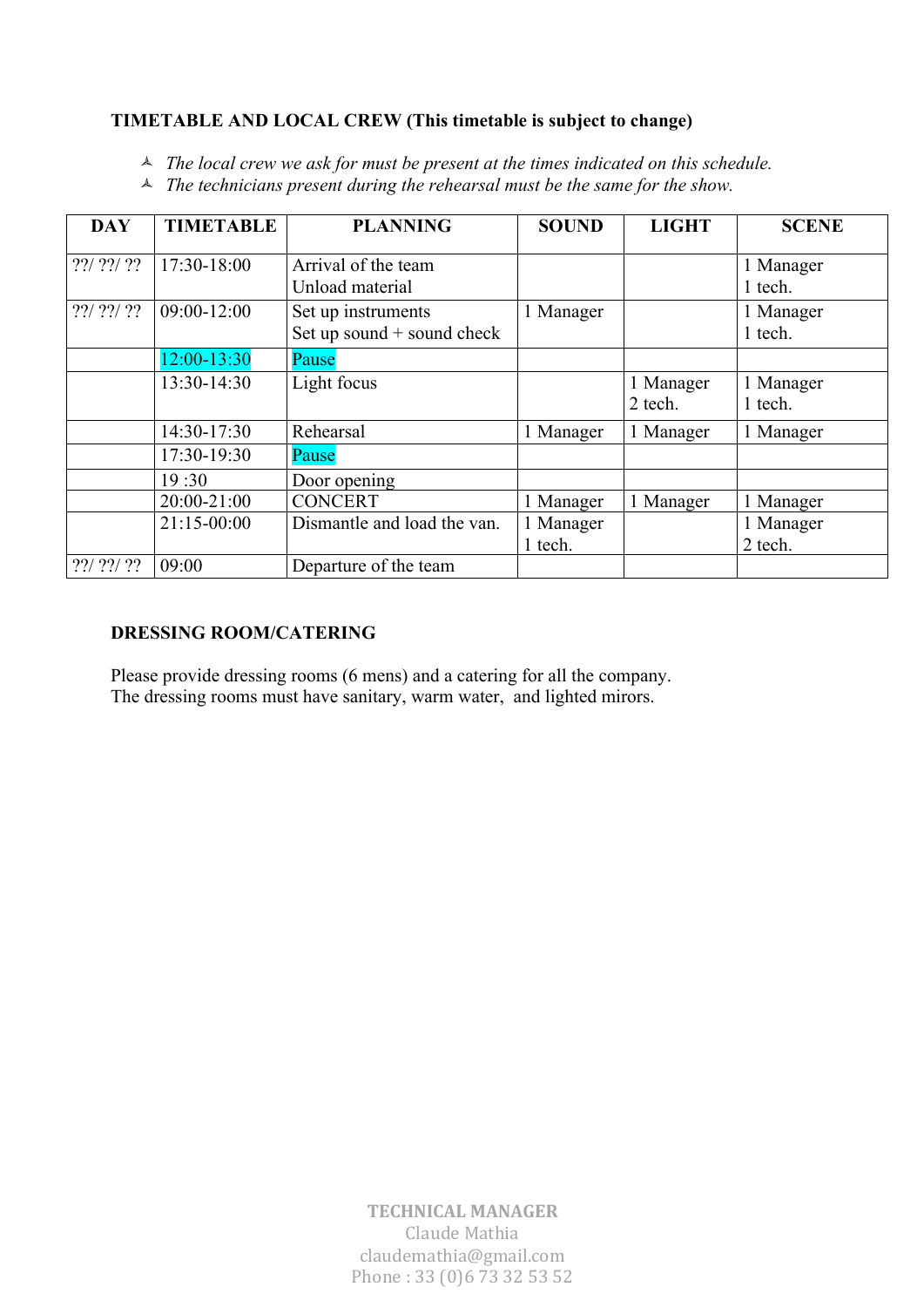